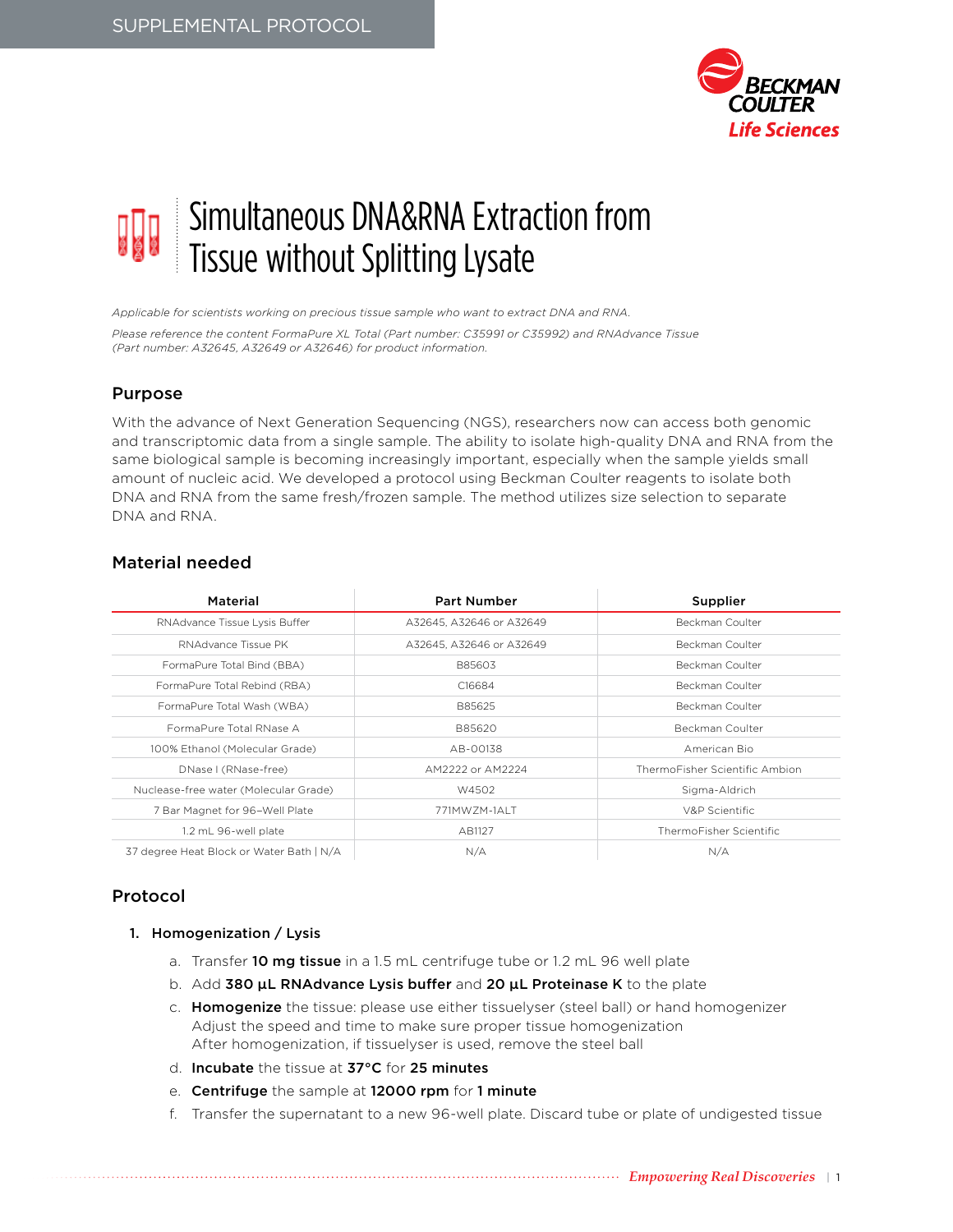### 2. Bind

- a. Vortex to fully resuspend the FormaPure Bind Buffer (BBA)
- b. Add 150  $\mu$ L of BBA to the plate in 1f
- c. Mix by pipetting up and down 10 times, or until thoroughly mixed
- d. Incubate at room temperature for 5 minutes
- e. Place the sample on a **magnet** for 10 minutes (or until the beads are settle)
- f. Fully transfer the supernatant  $(550 \mu L)$  from the plate to a new 1.2 mL 96 well plate. The supernatant will be processed for **RNA extraction** as follows:

#### 3. RNA extraction

- a. Bind
	- i. Add 550 **μL** of **BBA** to the supernatant from step 2f
	- ii. Mix by pipetting up and down 10 times, or until thoroughly mixed
	- iii. Incubate at room temperature for 5 minutes
	- iv. Place on magnet for 10 minutes (or until the beads are settled)
	- v. Fully remove supernatant from the plate and discard supernatant
	- vi. Remove plate from magnet
- b. Wash
	- i. Add  $800 \mu L$  of  $80\%$  ethanol to the plate
	- ii. Mix by pipetting up and down 10 times, or until thoroughly mixed
	- iii. Place on magnet for **3 minutes** (or until the beads are settled)
	- iv. Fully remove supernatant from the plate and discard supernatant
	- v. Remove plate from magnet
- c. DNase treatment
	- i. Add 100 μL of DNase solution.

DNase solution is prepared as instructed in the FormaPure XL Total protocol

- 80 μL of Nuclease free water
- 10 **μL** of **DNase**
- 10 μL of DNase Buffer
- ii. Mix by pipetting up and down 10 times, or until thoroughly mixed
- iii. Incubate at 37°C for 20 minutes
- d. Rebind
	- i. Add 150 μL of Rebind Buffer (RBA)
	- ii. Mix by pipetting up and down 10 times (or until thoroughly mixed)
	- iii. Incubate at room temperature for 5 minutes
	- iv. Place on magnet for **10 minutes** (or until the beads are settled)
	- v. Fully remove supernatant from the plate and discard supernatant
	- vi. Remove plate from magnet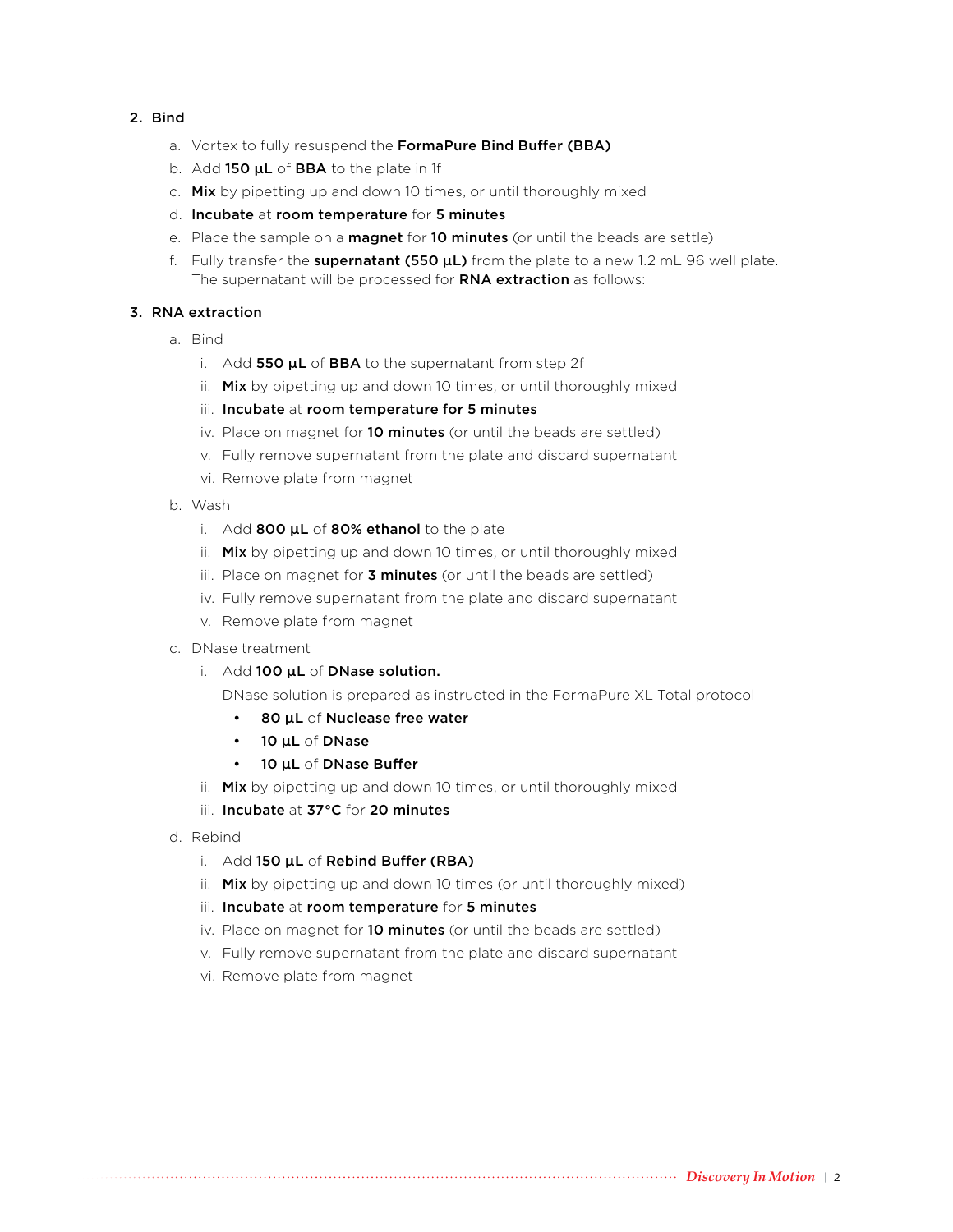- e. Wash
	- i. Add 800 µL of 80% ethanol to the plate
	- ii. Mix by pipetting up and down 10 times (or until thoroughly mixed)
	- iii. Place on magnet for 3 minutes (or until the beads are settled)
	- iv. Fully remove supernatant from the plate and discard supernatant
	- v. Remove plate from magnet
- f. Elute
	- i. Add 40 µL of nuclease free water to the plate
	- ii. Incubate at 60°C for 2 minutes while shaking at 300 rpm
	- iii. Place on magnet for 5 minutes
	- iv. Remove and save the supernatant without disrupting the beads

#### 4. DNA extraction

#### The beads part will be processed for DNA extraction as follows:

- a. RNase treatment
	- i. Remove plate from magnet
	- ii. Add  $225 \mu L$  of WBA and  $5 \mu L$  of RNase to beads
	- iii. Mix by pipetting up and down 10 times (or until thoroughly mixed)
	- iv. Incubate at room temperature for 5 minutes
	- v. Place on magnet for **10 minutes** (or until the beads are settled)
	- vi. Fully remove supernatant from the plate and discard supernatant
	- vii. Remove plate from magnet.
- b. Wash
	- i. Add 800 µL of 70% ethanol to the plate
	- ii. Mix by pipetting up and down 10 times (or until thoroughly mixed)
	- iii. Place on magnet for 10 minutes (or until the beads are settled)
	- iv. Fully remove supernatant from the plate and discard supernatant
	- v. Remove plate from magnet
- c. Elute
	- i. Add 40  $\mu$ L of nuclease free water to the plate
	- ii. Mix by pipetting up and down 10 times (or until thoroughly mixed)
	- iii. Incubate at 60°C for 2 minutes while shaking at 300 rpm
	- iv. Place on magnet for 5 minutes
	- v. Remove and save the supernatant without disrupting the beads